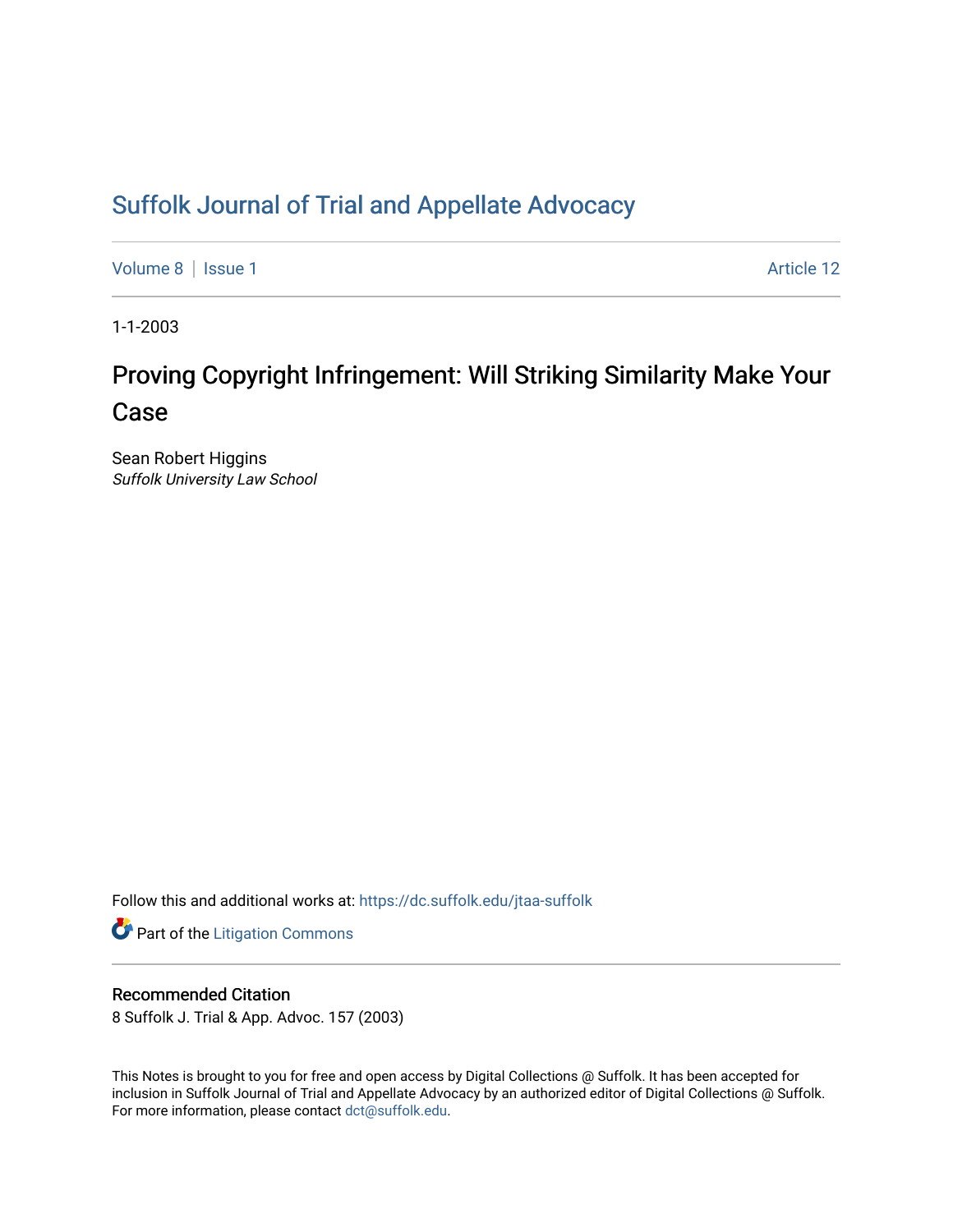# **PROVING COPYRIGHT INFRINGEMENT: WILL STRIKING SIMILARITY MAKE YOUR CASE?**

#### **I.** INTRODUCTION

In June of **1996** the National Football League **("NFL")** and its expansion team, the Baltimore Ravens ("Ravens"), unveiled their newly designed team logo to the public for the first time at a press conference.<sup>1</sup> The team's logo was a black raven holding a shield.<sup>2</sup> Upon seeing the logo, local fan and amateur artist Fredrick Bouchat immediately recognized the drawing as his own copyrighted work.<sup>3</sup> Seeing his original artwork surprised Bouchat because he had not given the Ravens or the **NFL** permission to use any elements of his copyrighted work.

Bouchat filed suit in the United States District Court for the District of Maryland alleging that the **NFL** and the Baltimore Ravens violated his copyright in developing their logo.<sup>4</sup> Bouchat ultimately recovered damages from the Ravens **by** proving that the Ravens and the **NFL** copied elements of Bouchat's copyrighted work for their new logo.<sup>5</sup> Although Bouchat was unable to directly show that the Ravens had the opportunity to view (and thus copy) his work, he was able to show that the Raven's logo was "strikingly similar" to his copyrighted work. This showing of "striking similarity" proved to be sufficient for the Fourth Circuit to allow for a damage recovery.

The Bouchat case is important in the area of copyright law because it further highlights a split in authority among the circuit courts regarding the level of proof required to establish copyright infringement. Specifically, the divergent circuit court opinions do not agree on the level of proof

**<sup>1</sup>** Bouchat v. Baltimore Ravens Inc., 241 **F.3d 350, 352-53** (4th Cir. 2001) (outlining particular facts of case). The **NFL** added the Baltimore Ravens **by** way of league expansion in **1995.** *Id.* at **352.**

<sup>2</sup> *Id.* at **353.** Ravens team owner David Modell worked with the **NFL** Properties Design Director to develop the Ravens logo prior to the logo's unveiling. *Id.*

<sup>&</sup>lt;sup>3</sup> *Id.* Fredrick Bouchat, a Maryland resident at the time of the announced expansion, created drawings and designs based on the Raven team name. *Id.* at **352.**

*<sup>4</sup> Id.* at **353.** Bouchat obtained copyright registration for his shield drawing in August of **1996.** *Id.*

*<sup>5</sup> See id.* at **352.** (affirming district court's finding of copyright infringement liability on part of defendant).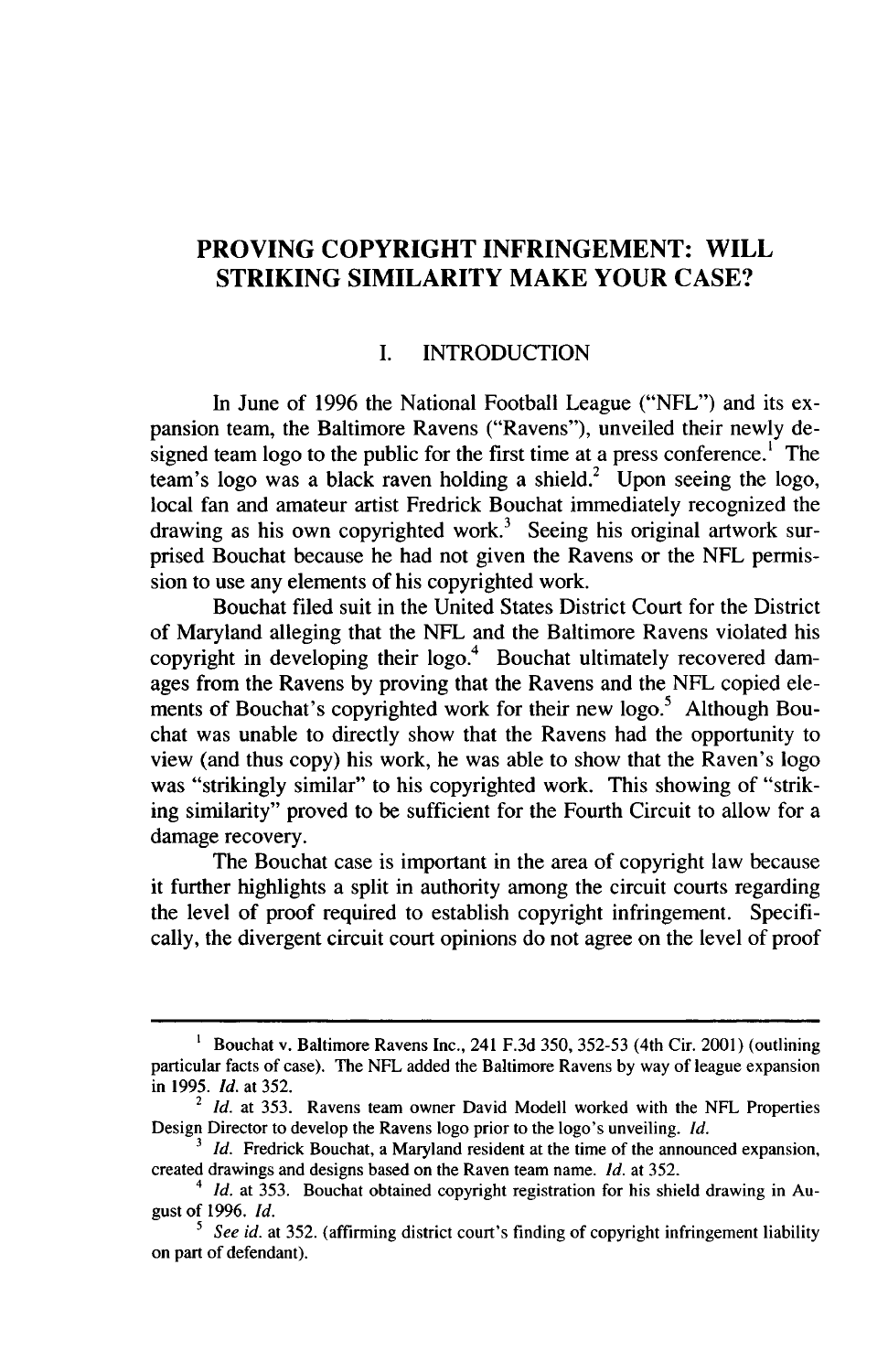required for a plaintiff to prove that a defendant had access to the copyrighted work.<sup>6</sup>

Part II of this Note reviews the basic history of the Copyright Act and its current breadth. Part III describes the requirements for obtaining a copyright and bringing an infringement action. Part IV outlines and examines the current split among the circuit courts of appeals and the conflicting standards that the circuit courts apply when deciding a copyright infringement action. Part V concludes that the Supreme Court will likely require the plaintiff to show that the defendant had some chance to view the work in order to succeed in an infringement action.

#### II. HISTORY OF COPYRIGHT LAW IN THE UNITED STATES

Copyright law in the United States is grounded in the Patent and Copyright Clause of the United States Constitution.<sup>7</sup> The Patent and Copyright Clause provides that Congress has the power "[t]o promote the progress of science and useful arts, by securing for limited times to authors and inventors the exclusive right to their respective writings and discoveries."8 Copyright protection can be traced as far back as the first Congress of the United States, which sat immediately after the formation of the Constitution.<sup>9</sup>

**7** U.S. CONST. art. I, § 8, cl. 8. "The clause in the Constitution granting to Congress the power to issue copyrights does not provide that such power shall vest exclusively in the Federal Government." Goldstein v. California, 412 U.S. 546, 553 (1973) (holding state copyright law valid when no conflict with United States Constitution).

**8** U.S. CONST. art. I, § 8, cl. 8. Scholars have read the Constitution's language to define three doctrinal imperatives: (1) to promote learning (progress of science), (2) to secure the author's right to profit from his work (exclusive right), and (3) to enhance the public domain (limited times). *See* L. Ray Patterson & Craig Joyce, *Monopolizing The Law: The Scope of Copyright Protection for* Law *Reports and Statutory Compilations,* 36 UCLA L. REV. 719, 783-91 (1989).

**9** *See* Burrow-Giles Lithograph v. Sarony, 111 U.S. 53, 56-57 (1884) (holding photographs protected by copyright clause of United States Constitution). The first Congress of the United States enacted a statute that provided a fourteen year copyright to any author of a map or a chart. *Id.* at 56-57. This statute was subsequently amended in 1831 by "an Act to amend the several acts respecting copyright, musical compositions, and cuts, in connection with prints and engravings" that extended the term for protection from fourteen years to twenty-eight years. *Id.* at 57. The title of this act used the term "copyright" for the first time in the Congressional legislation. *Id.*

 $6$  See Bouchat, 241 F.3d at 356-57. In Bouchat, the Fourth Circuit adopted the "strikingly similar" standard when determining if the defendant had access to the plaintiff's work in a copyright infringement action. *Id. The Bouchat* court distinguished its adoption of the doctrine from that of the Fifth Circuit when it explained that the Fifth Circuit abandoned the requirement of access altogether in copyright infringement actions. *Id.* The *Bouchat* court refused to abandon the access requirement altogether, but rather allowed "striking similarity" to allow a presumption of access. *See id. But see* Ferguson v. Nat'l Broad. Co., Inc., 584 F.2d 111, 114 (5th Cir. 1978) (holding copying may be proven without showing access).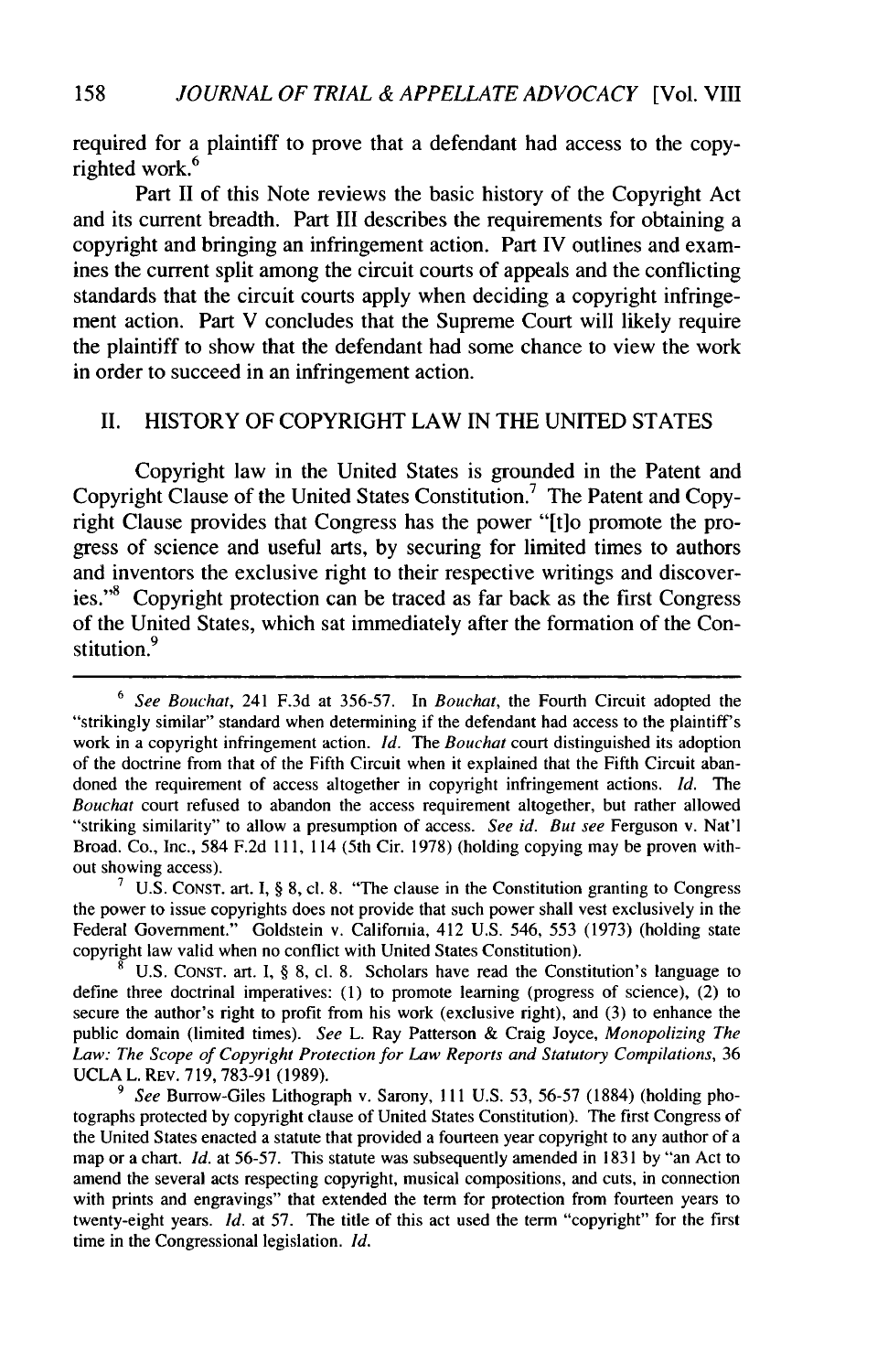Since the first copyright act in 1790, Congress has overhauled copyright law several times.<sup>10</sup> Presently the two acts of Congress that control copyright law are The Copyright Act of 1909 ("1909 Act")" and The Copyright Act of 1976. ("1976 Act").<sup>12</sup> In the 1976 Act, Congress declared that copyright exists in "original works of authorship fixed in any tangible medium of expression, now known or later developed, from which they can be perceived, reproduced, or otherwise communicated, either directly or with the aid of a machine or device."<sup>13</sup> Additionally, under the 1976 Act, Congress specifically extended copyright protection to "original works of authorship. $14$  The 1976 Act now covers literary works, musical compositions, photographic works, sculptures, and several other categories of works. $15$ 

- *" See* 17 U.S.C. § 101 (1909).
- <sup>12</sup>*See* 17 U.S.C. § 101 (1976).

**"3** 17 U.S.C. § 102(a) (1976). The Act of 1976 effectively preempted then current copyright law by eliminating common law copyright protection in the states. 4 MELVILLE B. NIMMER & DAVID NIMMER, NIMMER **ON** COPYRIGHT § 2.02 (2002).

*<sup>14</sup>See* 17 U.S.C. § 102(a) (1976); *see also* Feist Publ'ns, Inc. v. Rural Tel. Co., 499 U.S. 340, 355 (1991). In making explicit the originality requirement, Congress announced that it was merely clarifying existing law: "The two fundamental criteria of copyright protection are originality and fixation in tangible form." *Id.* (quoting H.R. REP. No. 94-1476, at **51** (1976)).

It is well established that the originality for obtaining a copyright is an extremely low threshold, unlike the novelty requirement for securing a patent. Originality for copyright purposes amounts to '. **.** . little more than a prohibition of actual copying.' No matter how poor the authors addition, it is enough if it be his own.

Gaste v. Kaiserman, 863 F.2d 1061, 1066 (2d Cir. 1988) (quoting Alfred Bell & Co. v. Catalda Fine Arts, Inc., 191 F.2d 99, 103 (2d Cir. 1951)).

<sup>15</sup> See 17 U.S.C. § 102 (1976). The statute defines the scope of copyright protection as follows:

(a) Copyright protection subsists, in accordance with this title, in original works of authorship fixed in any tangible medium of expression, now known or later developed, from which they can be perceived, reproduced, or otherwise communicated, either directly or with the aid of a machine or device. Works of authorship include the following categories: (1) literary works; (2) musical works, including any accompanying words; (3) dramatic works, including any accompanying music; (4) pantomimes and choreographic works; (5) pictorial, graphic, and sculptural works; (6) motion pictures and other audiovisual works; (7) sound recordings; and (8) architectural works. (b) In no case does copyright protection for an original work of authorship extend to any idea, procedure, process, system, method of operation, concept, principle, or discovery, regardless of the form in which it is described, explained, illustrated, or embodied in such work.

*<sup>&#</sup>x27;0 See* 17 U.S.C. § 101 (1976); 17 U.S.C. § 101. (1909).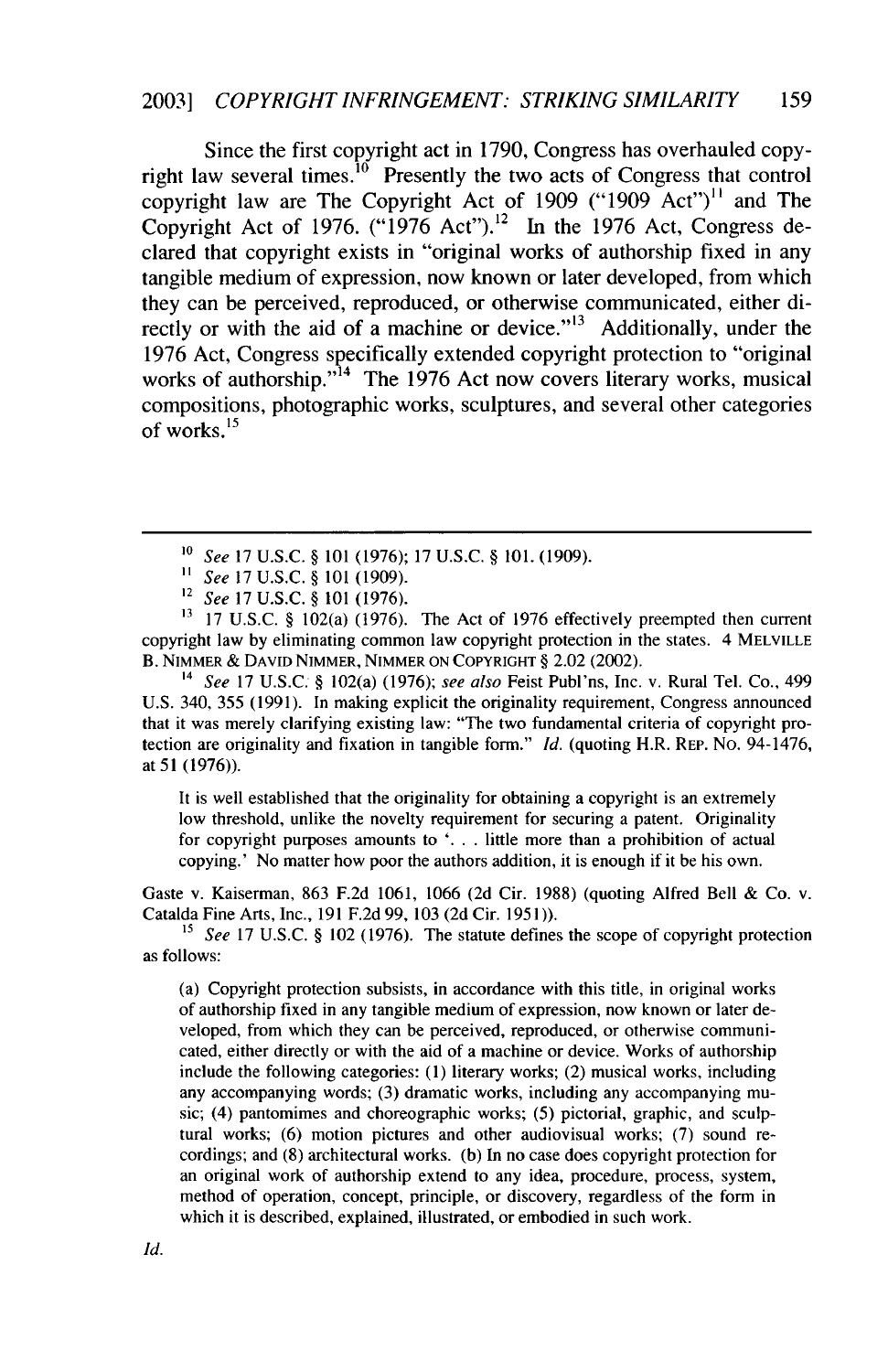## III. ELEMENTS OF A COPYRIGHT INFRINGEMENT ACTION

The holder of a copyright may recover damages by showing that another party violated one or more of the copyright owner's exclusive rights granted by the Copyright Act.<sup>16</sup> To prove copyright infringement, a plaintiff must show that a defendant unlawfully copied original material that is protected by a valid copyright.<sup>17</sup> When showing that the defendant copied the plaintiff's work, the plaintiff may provide either direct or circumstantial evidence of copying.<sup>18</sup> Copying in copyright infringement actions has traditionally been proven circumstantially because copiers are rarely caught red-handed.<sup>19</sup> One way that a plaintiff may prove copying through circumstantial evidence is by showing that the defendant had (1) access to the protected work and that (2) "substantial similarity" exists between the original work and the alleged copy. $20$ 

In an action for copyright infringement, an author must show (1) ownership of a copyright, and (2) copying by the alleged infringer.<sup>21</sup> Once

Subject to sections 107 through 121, the owner of copyright under this title has the exclusive rights to do and to authorize any of the following: (1) to reproduce the copyrighted work in copies or phonorecords; (2) to prepare derivative works based upon the copyrighted work; (3) to distribute copies or phonorecords of the copyrighted work to the public by sale or other transfer of ownership, or by rental, lease, or lending; (4) in the case of literary, musical, dramatic, and choreographic works, pantomimes, and motion pictures and other audiovisual works, to perform the copyrighted work publicly; (5) in the case of literary, musical, dramatic, and choreographic works, pantomimes, and pictorial, graphic, or sculptural works, including the individual images of a motion picture or other audiovisual work, to display the copyrighted work publicly; and (6) in the case of sound recordings, to perform the copyrighted work publicly by means of a digital audio transmission.

*Id.*

**17** *See Feist,* 499 U.S. at 361 (defining elements for copyright infringement in finding residential telephone directory information unprotected by copyright law); Harper & Row, Publishers, Inc. v. Nation Enters., 471 U.S. 539, 548 (1985) (explaining requirement of originality in author's work to become protected form of expression); *Bouchat,* 241 F.3d at 353 (outlining elements of copyright infringement analysis).

18 *See* Gaste, 863 F.2d at 1061 (affirming district court decision allowing jury to infer copying of protected work).

<sup>19</sup> See id. at 1066. (explaining circumstantial proof in copyright infringement action).<br><sup>20</sup> See Ferguson, 584 F.2d at 113 (affirming district court's granting of defendant'

motion for summary judgment due to lack of similarity).

<sup>21</sup> See id. (outlining requirements to establish copyright infringement); Sid & Marty Kroft Television Prod., Inc., v. McDonalds Corp., 562 F.2d 1157, 1162 (9th Cir. 1977) (explaining "copying" for purposes of copyright infringement analysis); *see also* 4 NIMMER supra note 13, at  $\S$  13.01 (2002). "Reduced to most fundamental terms, there are only two elements necessary to the plaintiff's case in an infringement action: ownership of the copyright by the plaintiff and copying by the defendant." 4 NIMMER supra note 13, at § 13.01.

**<sup>&#</sup>x27;6** *See* 17 U.S.C. § 106 (1976). Section 106 states: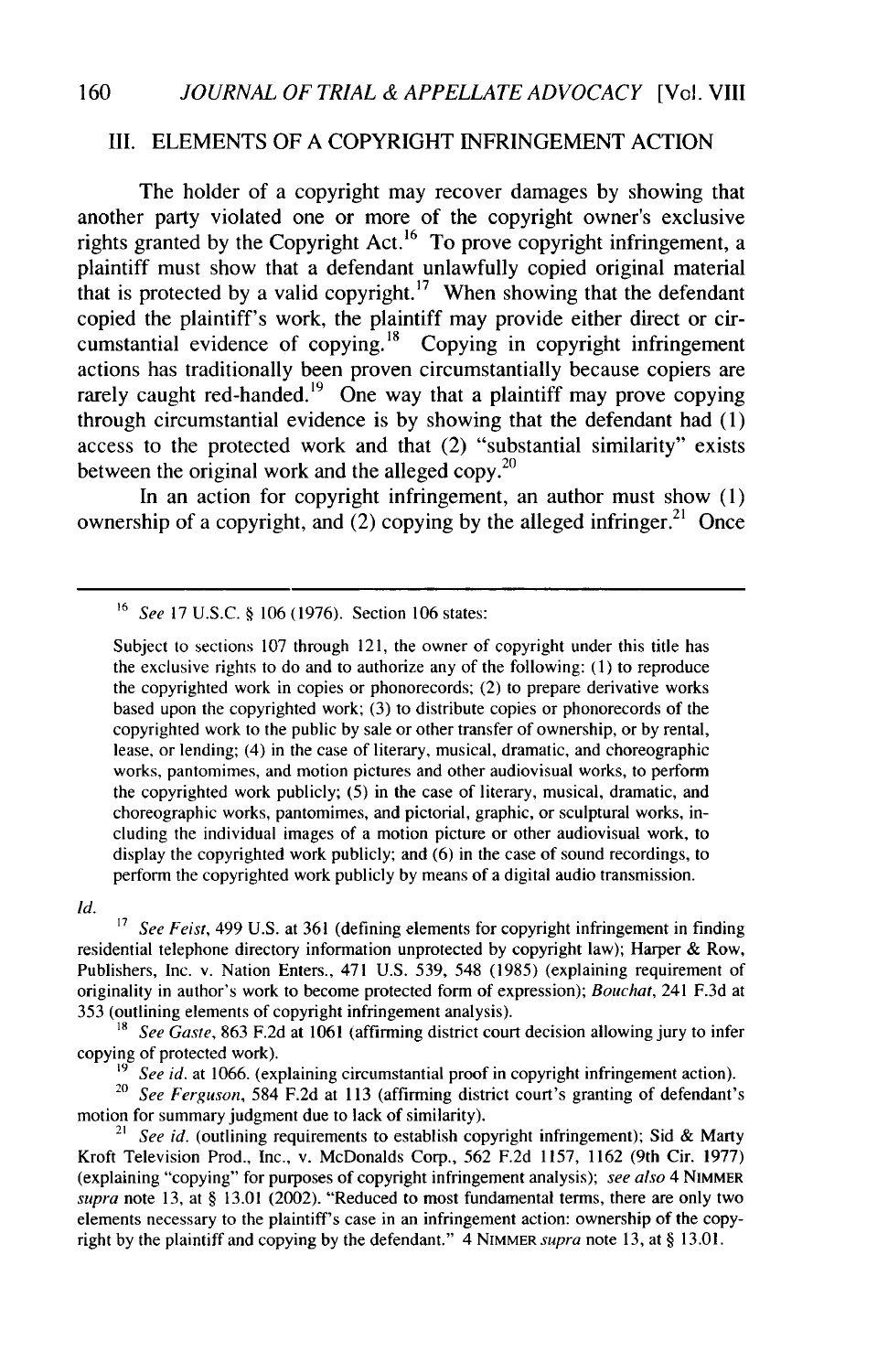the author is able to show that he holds a valid copyright, he must also show that the defendant copied his work. $^{22}$ 

The first element that a plaintiff in an infringement action must show is that they are the holder of a valid copyright.<sup>23</sup> By definition, "copyright in a work vests originally in the author or authors of the work.<sup>24</sup> Ownership of a valid copyright may be transferred by the author or authors.<sup>25</sup> 17 U.S.C § 410 states in pertinent part that when, after examination, the Register of Copyrights determines that material constitutes copyrightable subject matter and that the other legal and formal requirements have been met, the Register shall issue to the applicant a certificate of registration under the seal of the Copyright Office.  $26$  An author holding a

<sup>24</sup> 17 U.S.C. § 302(a) (1976). Although the copyright itself vests in the author at the time of creation, the term of the copyright continues for a term of seventy years after the author's death. *Id.; see also* 17 U.S.C. § 303(a) (1976) (defining term of copyright in work created before January 1, 1978); 17 U.S.C. § 201(a) (1976) (defining "initial ownership" of copyright).

*<sup>25</sup>See* 17 U.S.C. § 201(d) (1976) (defining transferability of ownership of copyright). The ownership of a copyright may be transferred in whole or in part by any means of conveyance or by operation of law, and may be bequeathed by will or passed as personal property by the applicable laws of intestate succession. *Id.*

<sup>26</sup>17 U.S.C § 410 (1976). Section 410 states in full:

(a) When, after examination, the Register of Copyrights determines that, in accordance with the provisions of this title, the material deposited constitutes copyrightable subject matter and that the other legal and formal requirements of this title have been met, the Register shall register the claim and issue to the applicant a certificate of registration under the seal of the Copyright Office. The certificate shall contain the information given in the application, together with the number and effective date of the registration. (b) In any case in which the Register of Copyrights determines that, in accordance with the provisions of this title, the material deposited does not constitute copyrightable subject matter or that the claim is invalid for any other reason, the Register shall refuse registration and shall notify the applicant in writing of the reasons for such refusal. (c) In any judicial proceedings the certificate of a registration made before or within five years after first publication of the work shall constitute prima facie evidence of the validity of the copyright and of the facts stated in the certificate. The evidentiary weight to be accorded the certificate of a registration made thereafter shall be within the discretion of the court. (d) The effective date of a copyright registration is the day on which an application, deposit, and fee, which are later determined by the Register of Copyrights or by a court of competent jurisdiction to be acceptable for registration, have all been received in the Copyright Office.

*Id; see also* 4 NIMMER *supra* note 13, at § 13.01[a]. Nimmer states:

<sup>22</sup>*See Feist,* 499 U.S. at 344 (concluding telephone compilation lacked *de minimis* creativity required for copyright).

<sup>23</sup> *See* Bouchat, *Inc.,* 241 F.3d at 353 (explaining two-part analysis applied in copyright infringement action); *see also Feist,* 499 U.S. at 361 (outlining two-part test applied in copyright infringement action); Selle v. Gibb, 741 F.2d 896, 900 (7th Cir. 1984) (defining requirements in copyright infringement action as four-part test); Ferguson 584 F.2d at 113 (outlining requirements to show copyright infringement).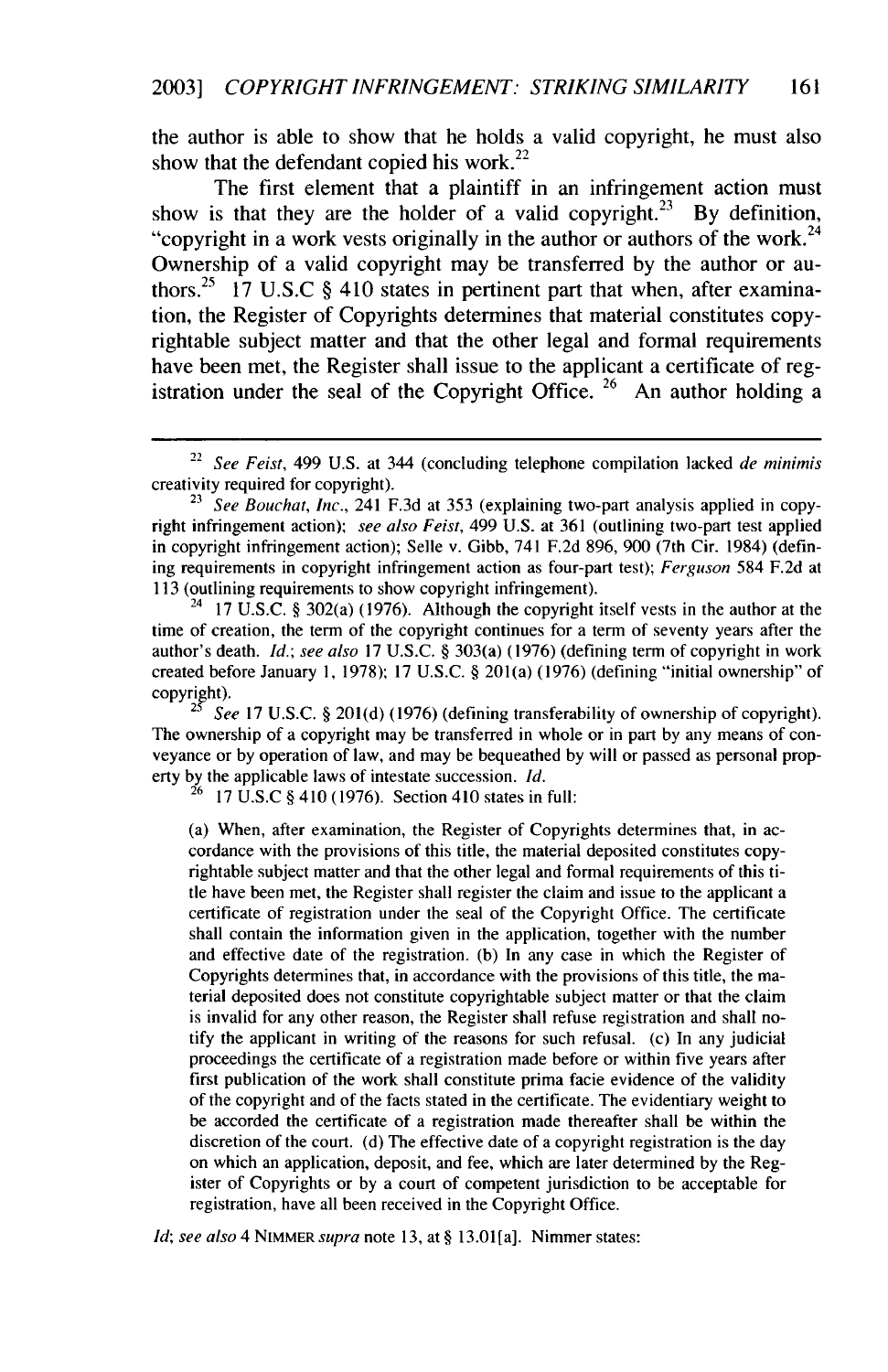certificate of copyright will be able to show prima facie evidence of a valid copyright.<sup>27</sup> Possession of a registration certificate creates a rebuttable presumption that the work in question is copyrightable.<sup>28</sup> Once the plaintiff has established his prima facie ownership, the burden then shifts to the defendant to counter this evidence.<sup>29</sup> The determination of whether the subject matter of the copyright was properly granted copyright protection is ultimately a decision for the court.<sup>30</sup>

The court's decision as to whether the author has a valid copyright will determine whether or not the author receives certain exclusive rights in the copyrighted work and whether the author receives the protection of the Copyright Act.<sup>31</sup> When making the determination of validity, the courts are guided **by** the fundamental axiom of copyright law that no author may copyright his ideas or facts that he merely narrates.<sup>32</sup> This principle creates a dichotomy in copyright between the author's copyrightable material and the underlying facts upon which his work is based.<sup>3</sup>

Plaintiff's ownership, in turn, breaks down into the following constituent elements: **(1)** originality in the author; (2) copyrightability of the subject matter; (3) a national point of attachment of the works, such as to permit a claim of copyright; (4) compliance with applicable statutory formalities; and (5) (if the plaintiff is not the author) a transfer of rights or other relationship between the author and the plaintiff so as to constitute the plaintiff the valid copyright claimant.

*Id.*

27 *See* Superior Form Builders v. Dan Chase Taxidermy Supply Co., Inc., 74 F.3d 488, 492-95 (4th Cir. 1996) (stating receipt of copyright raises presumption of valid copyright). *But see* Krafft v. Cohen, 117 F.2d 579, 581 (3d Cir. 1941) (finding copyright holder not protected by statute).

**28** *See supra* note 27 and accompanying text.

<sup>29</sup> See supra notes 20-24 (explaining general elements of copyright infringement action).

**30** *See* supra notes 20-24. The plaintiff's ownership constitutes a conclusion of law, based upon particular facts. *See id.*

*<sup>31</sup>See* 17 U.S.C. § 106 (1976) (outlining rights of copyright holder); *see also* TY, Inc. v. GMA Accessories, Inc., 132 F.3d 1167, 1173 (7th Cir. 1997) (finding valid copyright in company's stuffed animal reproduction of pig and cow). "The Copyright Act forbids only copying; if independent creation results in an identical work, the creator of that work is free to sell it." *TY,* 132 F.3d. at 1169; *see also* Grubb v. KMS Patriots, L.P., 88 F.3d 1 (1st Cir. 1996) (finding professional football team produced similar logo design independently of copyright holder's logo design); Selle v. Gibb, 741 F.2d 896 (7th Cir. 1984) (finding no copyright infringement where plaintiff showed no proof of access).

32 *See Feist,* 499 U.S. at 363 (quoting Harper & Row, Publishers, Inc. v. Nation Enters., 471 U.S. 539 (1985) (holding telephone directory not protected by copyright law)). The Court in *Feist* cited the respondent's brief which read: "facts and discoveries, of course, are not themselves subject to copyright protection." *Id.* at 345.

**<sup>33</sup>***See* Mazer v. Stein, 347 U.S. 201, 220-21 (1954) (holding statuettes used as lamp bases copyrightable material). "It is an axiom of copyright law that the protection granted to a copyrighted work extends only to the particular expression of the idea and never to the idea itself." Sid & Marty Kroft Television Prod., Inc., v. McDonalds Corp., 562 F.2d 1157, 1163 (9th Cir. 1977) (finding defendant infringed upon plaintiff's "ideas" for television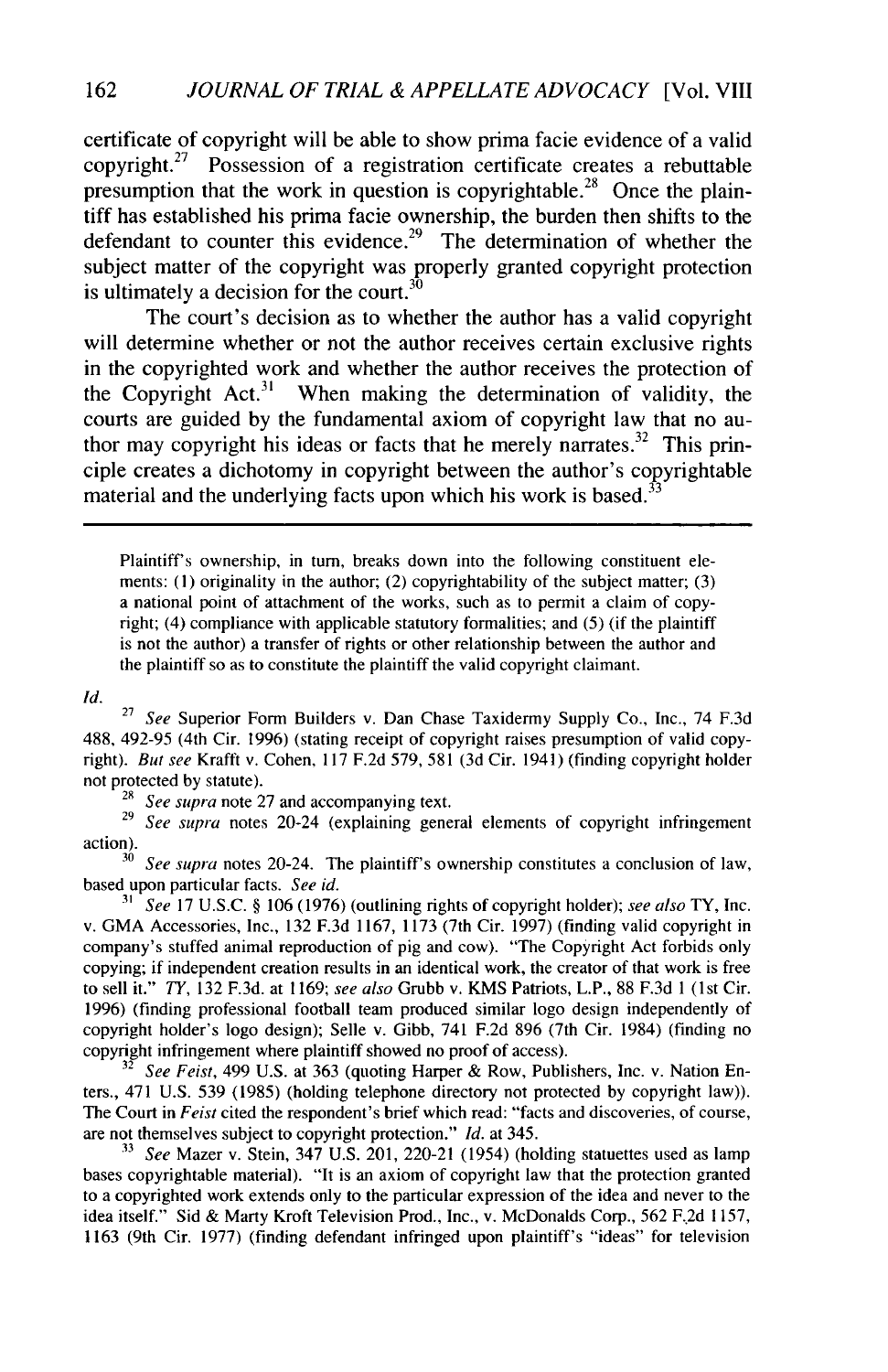The second element that the plaintiff must show is that the alleged infringer copied protected elements of the original work.<sup>34</sup> It is rare that a plaintiff is able to show copying through direct evidence.<sup>35</sup> As such, the holder of a copyright may show copying through circumstantial evidence because it is generally impossible to establish copying as a factual matter by direct evidence.<sup>36</sup> Therefore, copying is ordinarily established indirectly by proof of access and "substantial similarity." $37$ 

To determine access, the plaintiff must generally show that the defendant has the opportunity to copy.<sup>38</sup> Courts generally require the plaintiff to show that the defendant had a reasonable opportunity to view the plaintiff's work.<sup>39</sup> Reasonable opportunity does not encompass any bare possibility in the sense that anything is possible.<sup>40</sup> A tortuous chain of hypothetical transmittals will not be enough to show that the defendant had access to the plaintiff's work.<sup>41</sup>

Ordinarily, the plaintiff must prove both access and copying by the defendant in order to succeed in an infringement suit.<sup>42</sup> However, in rare

*<sup>35</sup>See* 4 NIMMER *supra* note 13, at § 13.0l[B]; Gaste v. Kaiserman, 863 F.2d 1061, 1066 (2d Cir. 1988) (affirming jury award for infringement of musical composition). "Because copiers are rarely caught red-handed, copying has traditionally been proven circumstantially by proof of access and substantial similarity." *Gaste,* 863 F.2d at 1066 (quoting Novelty Textile Mills, Inc. v. Joan Fabrics Corp., 558 F.2d 1090 (2d. Cir. 1977)). The *Ferguson* court stated "Since there is seldom direct evidence of 'copying,' the plaintiff generally proves this element by showing that the person who composed the defendant's work had access to the copyrighted work and that the defendant's work is substantially similar to the plaintiffs." *Ferguson,* 584 F.2d at 113.

36 *See Kroft Television,* 562 F.2d at 1163 (finding expression of idea itself to be copyrightable material) (citing Mazer v. Stein, 347 U.S. 201 (1954)).

**<sup>37</sup>**4 NIMMER *supra* note **13,** at § 13.01[B].

**<sup>38</sup>**4 NIMMER *supra* note 13, at § 13.02[A].

**<sup>39</sup>***See id.* "Even if the plaintiff is unable to prove actual viewing by the defendant, but is able to establish the reasonable opportunity to view, this should be regarded as a showing of 'access' for the purposes of shifting the burden to the defendant to establish independent creation." *Id.*

40 Bouchat v. Baltimore Ravens Inc., 241 F.3d 350, 358 (4th Cir. 2001). "A 'mere possibility' is not enough; rather it 'must be reasonable that the paths of the infringer and the infringed work crossed."' *Id.* (quoting Towler v. Sayles, 76 F.3d 579 (4th Cir. 1996) (affirming ruling two screenplays dissimilar for purposes of copyright infringement)).

*41 Towler,* 76 F.3d at 583 (holding no proof of reasonable access by plaintiff).

<sup>42</sup>*See Bouchat,* 241 F.3d at 350 (4th Cir. 2001) (holding copyright infringement by defendant); *TY,* 132 F.3d at 1167 (7th Cir. 1997) (holding defendant copied plaintiff's beanbag animal design); *Gaste,* 863 F.2d at 1061 (holding sufficient evidence to allow jury

show). The court further explained that copyright protection is limited by the classic distinction between an 'idea' and the 'expression' of that idea." *Id.*

*<sup>34</sup> See Feist,* 499 U.S. at 361 (explaining analysis courts apply in copyright infringement action); *Bouchat*, 241 F.3d at 353 (applying copyright infringement analysis to artist's design); *Selle,* 741 F.2d at 900 (applying copyright infringement analysis to musical composition); Ferguson v. Nat'l Broad. Co., Inc., 584 F.2d 111, 113 (5th Cir. 1978) (noting no copyright protection afforded to musical composition where plaintiff offered no evidence of similarity).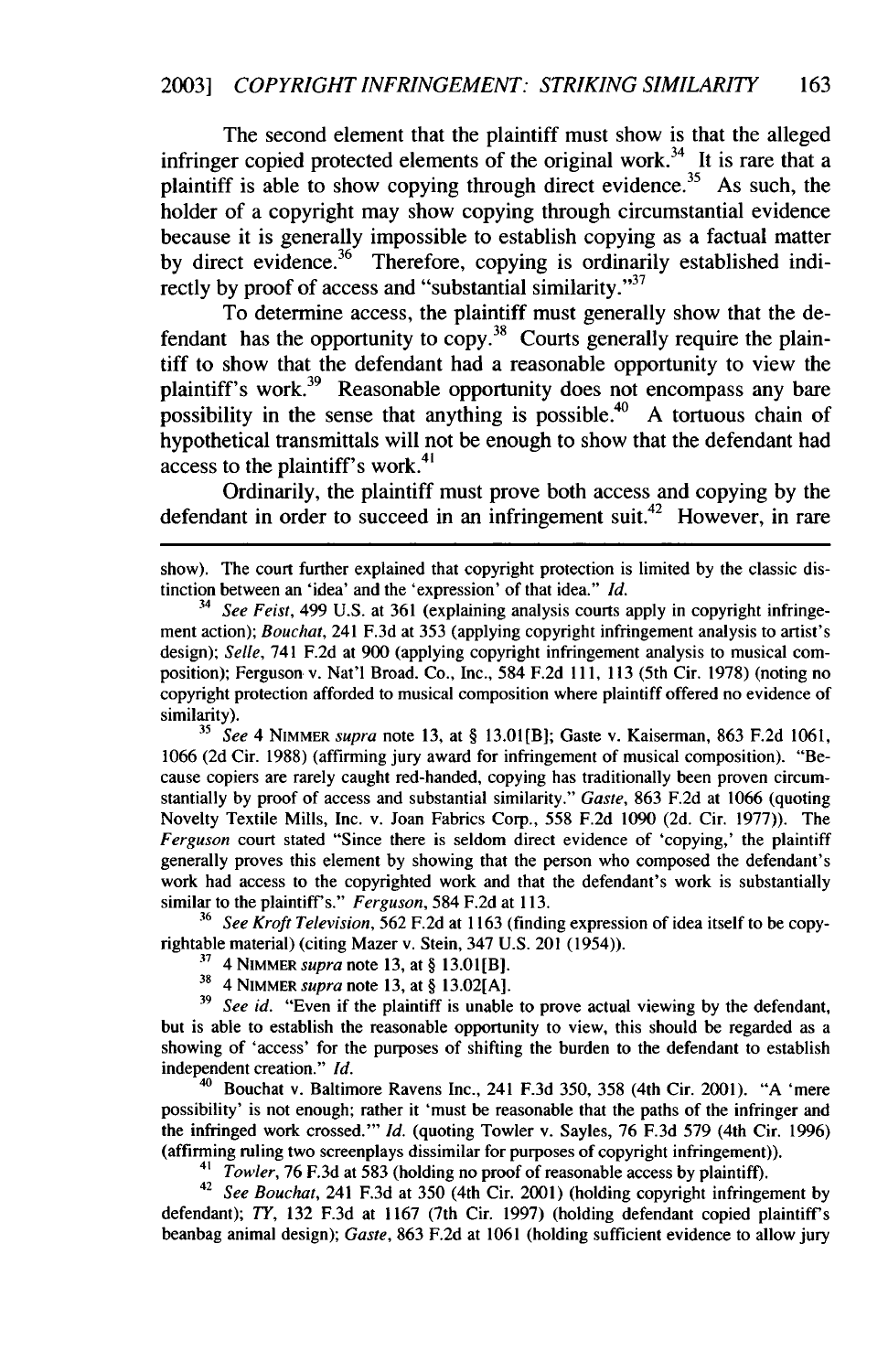instances, the similarity between the plaintiff's and defendant's work is sufficiently similar such that copying may be inferred even without proof of access. $43$  In the case where this "strikingly similar" doctrine is applied, the requirement is generally that the similarities be so similar as to preclude the possibility of independent creation.<sup>44</sup>

While the courts who have chosen to adopt "striking similarity" in place of access have discarded the requirement that the plaintiff prove access, many courts have continued to keep the access requirement as an element in the two-part test for infringement.<sup>45</sup> Among the courts that continue to require access, the measure of access required tends to be the turning point in the analysis.<sup>46</sup> It is at this point that the Circuit Courts of Appeals diverge and create a currently unresolved split in authority.<sup>47</sup>

## IV. **ACCESS REQUIREMENT IN A** COPYRIGHT **INFRINGEMENT ACTION**

The majority view among the circuits is that plaintiffs must prove access **by** the infringer in an infringement case. Conversely, the minority view allows access to be shown when "the two works were not just substantially similar, but were so 'strikingly similar' as to preclude the possibility of independent creation.<sup>148</sup> It is generally recognized in the minority jurisdictions, under this interpretation of 'strikingly similar,' that the similarities must be so "striking" as to preclude the possibility of independent creation.49 This similarity may be regarded as "striking" for the purposes of the analysis even if they are less than verbatim or mirror images of each

to infer access); *Selle,* 741 **F.2d** at **896** (7th Cir. 1984) (holding finding of access at trial to be reasonable inference **by** jury). *But see Ferguson,* 584 **F.2d** at **Il1** (stating copying may be proven without showing access).

**<sup>43</sup>***See Ferguson,* 584 **F.2d** at **113** (explaining "striking similarity" doctrine); 4 NIMMER *supra* note **13,** at **§** 13.02[B] (providing overview of "striking similarity" doctrine).

**44** *See Ferguson,* 584 **F.2d** at **113;** 4 **NIMMER** *supra* note **13,** at **§** 13.02[B].

**45** *See Bouchat,* 241 **F.3d** at **350** (outlining and applying two-part analysis in copyright infringement); **TY, 132 F.3d** at **1167** (applying two-part access and copying analysis in copyright infringement action); *Gaste,* **863 F.2d 1061, 1066** (requiring showing of access in copyright infringement action); *Selle,* 741 **F.2d 896, 901-02** (7th Cir. 1984) (holding plaintiff failed to meet threshold burden of showing access).

**<sup>46</sup>**4 NIMMER supra note **13,** at **§ 13.02[A].**

**<sup>47</sup>***See Bouchat,* 241 **F.3d** at **356-57** (observing split in authority regarding level of proof required to show access).

**<sup>48</sup>***Ferguson* 584 **F.2d** at **113** (allowing for showing of copying without access). **The** court in *Ferguson* announced the minority rule when they held that a plaintiff was unable to show "striking similarity" in the instant case. *Id.* Even without proof of access, the plaintiff could have shown infringement if the two works were not just substantially similar, but 'strikingly similar.' *Id.*

**49** *See* 4 **NIMMER** *supra* note **13,** at **§** 13.02[B] (defining "striking similarity" doctrine); *see also* Bandai America, Inc. v. Bally Midway **Mfg.,** Co., **775 F.2d 70 (3d** Cir. **1985)** (explaining "striking similarity" doctrine).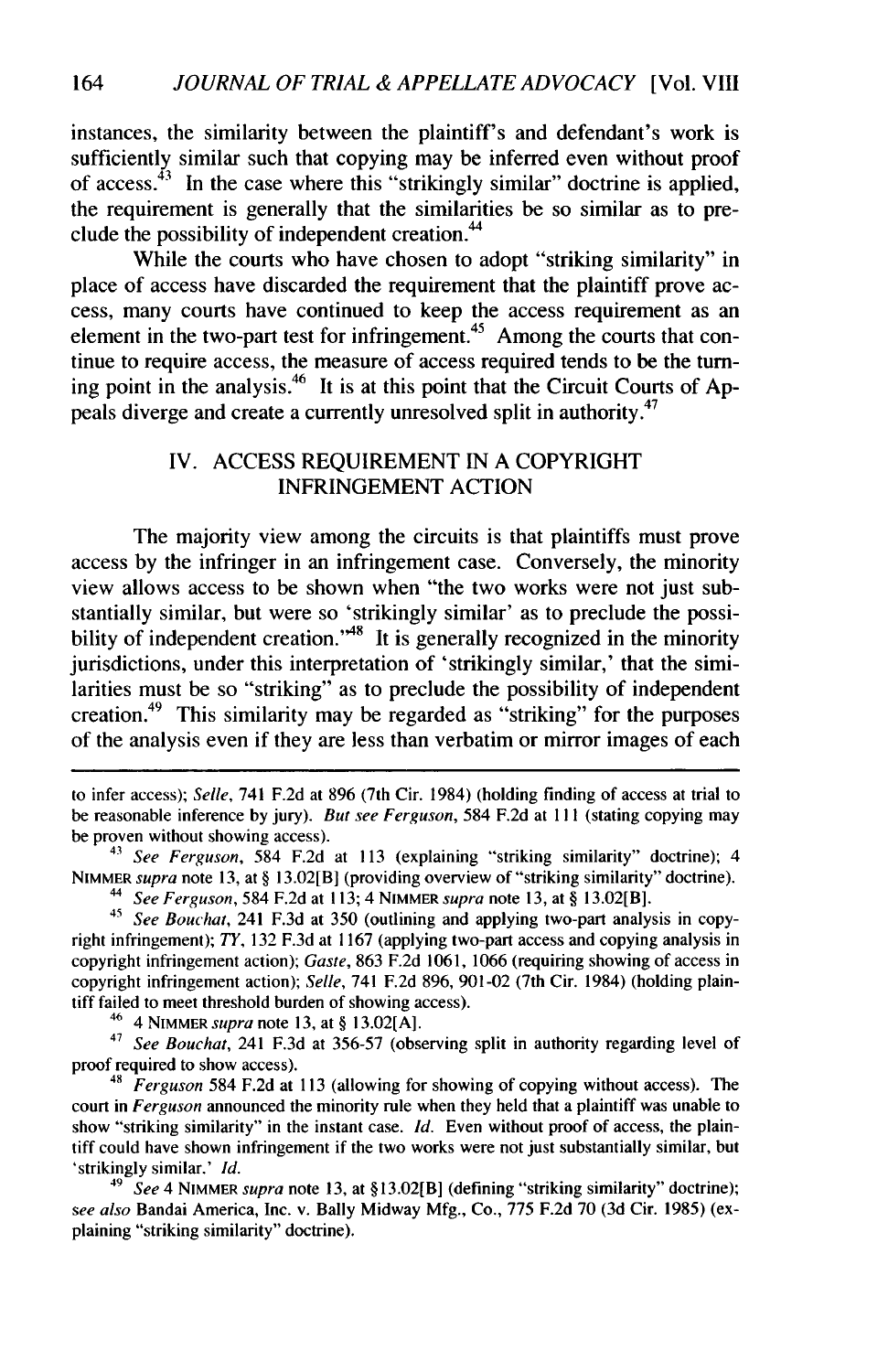other.50 Striking similarity simply means that viewed together, it is virtually impossible that the two works could have been created independ- $\frac{m}{2}$  ently.<sup>51</sup>

The majority of circuits, however, refrain from a wholesale abandonment of the access requirement.<sup>32</sup> Rather, according to the majority view in an infringement action, the plaintiff must show some evidence that the defendant had access.<sup>53</sup> Several leading cases in the Second and Seventh Circuits have announced a more flexible rule which allows "striking similarity" to allow the fact finder to infer access.<sup>54</sup> Generally, proof of access is evidence that tends to prove either that the defendant viewed the plaintiff's work, or had a reasonable opportunity for such a view.<sup>55</sup>

## V. CONCLUSION

The courts must protect an author's private right in his original work while ensuring that the protection afforded the author does not extend to the underlying facts upon which an author bases the work. To that end, the majority of Circuit Courts have adopted a standard analysis that shelters the author of an original work from infringement while balancing public policy considerations. To show copyright infringement, a defendant must show the plaintiff copied the protected work.<sup>56</sup> The majority of circuits first require the initial showing of access in order to show such copying.<sup>57</sup> Effectively, the access requirement provides an initial hurdle that a **<sup>58</sup>** plaintiff must pass in his attempt to show copying.

**<sup>o</sup>**4 NIMMER supra note 13, at § 13.02[B]. Nimmer suggests that absent proof of access, the similarities must be so striking as to preclude the possibility of independent creation. *Id.*

 $\sum_{i=1}^{n} d_i$ 

**<sup>52</sup>** *See Bouchat,* 241 F.3d at 356 (applying "striking similarity" doctrine to allow inference of access by jury); *Gaste,* 863 F.2d at 1061 (allowing copyright infringement when access inferred by jury); *Selle,* 741 F.2d at 896 (requiring plaintiff meet threshold of proof when showing access).

 $73$  *TY*, 132 F.3d at 1170 (allowing jury inference of access when works are strikingly similar). The  $Ty$  court explained that, "[a]ccess (and copying) may be inferred when two works are so similar to each other and not to anything in the public domain that it is likely that the creator of the second work copied the first, but the inference can be rebutted by disproving access or otherwise showing independent creation *. I..." Id.* at 1171.

*<sup>54</sup> See Gaste,* 863 F.2d at 1061 (allowing jury to infer access in case of striking similarity); *Selle,* 741 F.2d at 896 (requiring plaintiff to meet minimum threshold of proof when showing access). The *Selle* court stated that striking similarity is just one piece of circumstantial evidence tending to prove access. *Id.* at 901.

*<sup>55</sup>See* 4 NIMMER *supra* note 13, at § 13.02[C].

<sup>56</sup> *See supra* note 17 and accompanying text (listing cases outlining elements in copyright infringement action).

*<sup>57</sup>See supra* notes 37-40 and accompanying text (explaining theory of access). <sup>58</sup>*See supra* note 42 and accompanying text.